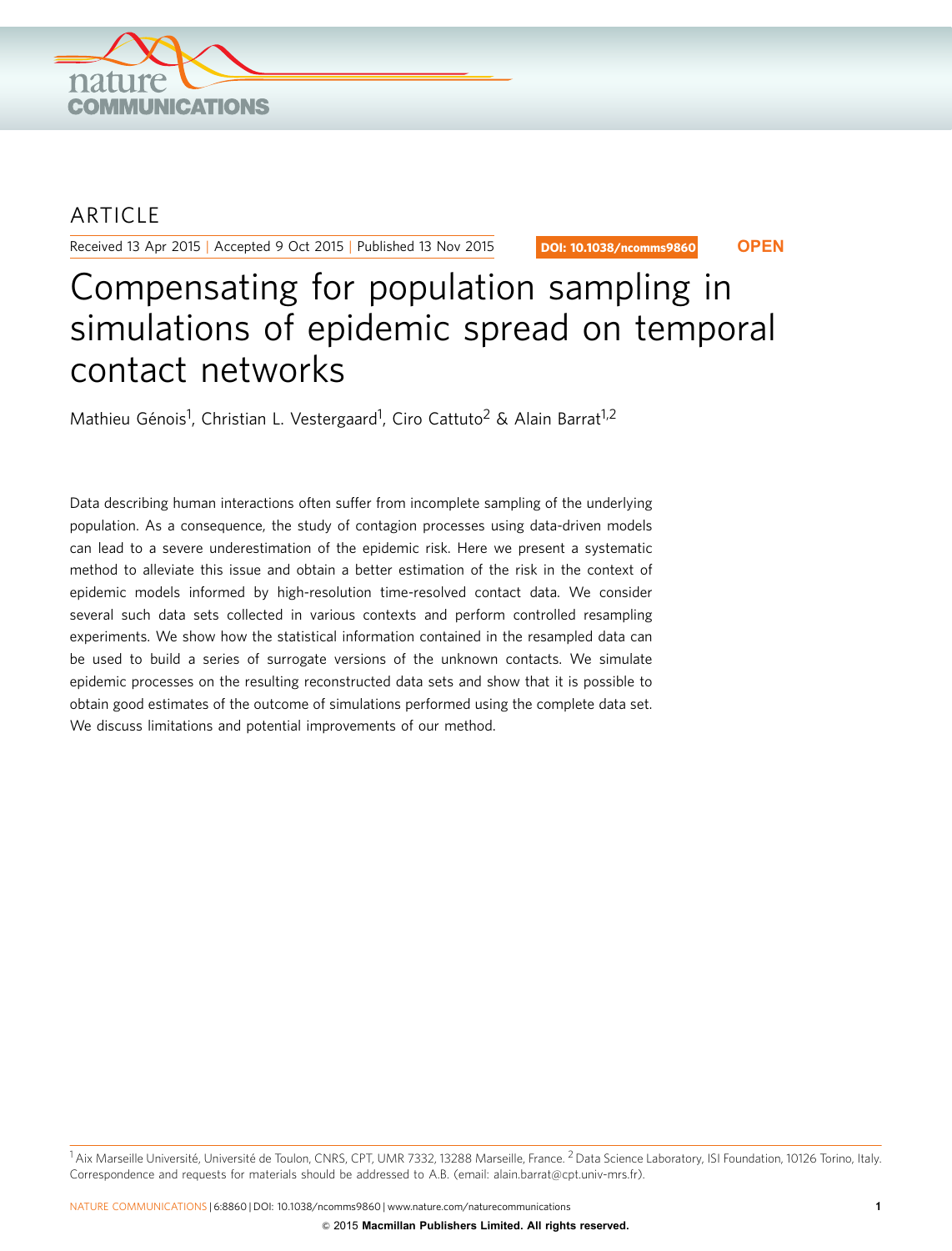uman interactions play an important role in determining the potential transmission routes of infectious diseases and other contagion phenomena<sup>1</sup>. Their measure and characterization represent an invaluable contribution to the study of transmissible diseases<sup>2</sup>. While surveys and diaries in which volunteer participants record their encounters $3-7$  have provided crucial insights (see, however, [\(refs 4,8,9](#page-11-0)) for recent investigations of the memory biases inherent in self-reporting procedures), new approaches have recently emerged to measure contact patterns between individuals with high resolution, using wearable sensors that can detect the proximity of other similar devices<sup>10-20</sup>. The resulting measuring infrastructures register contacts specifically within the closed population formed by the participants wearing sensors, with high spatial and temporal resolutions. In the recent years, several data gathering efforts have used such methods to obtain, analyse and publish data sets describing the contact patterns between individuals in various contexts in the form of temporal networks<sup>14,20-24</sup>: nodes represent individuals and, at each time step, a link is drawn between pairs of individuals who are in contact<sup>[25](#page-11-0)</sup>. Such data has been used to inform models of epidemic spreading phenomena used to evaluate epidemic risks and mitigation strategies in specific, size-limited contexts such as schools or hospitals<sup>[14,19,20,22,26–32](#page-11-0)</sup>, finding in particular outcomes consistent with observed outbreak data<sup>[20](#page-11-0)</sup> or providing evidence of links between specific contacts and transmission events $19,32$ .

Despite the relevance and interest of such detailed data sets, they suffer from the intrinsic limitation of the data gathering method: contacts are registered only between participants wearing sensors. Contacts with and between individuals who do not wear sensors are thus missed. In other words, as most often not all individuals accept to participate by wearing sensors, many data sets obtained by such techniques suffer from population sampling, despite efforts to maximise participation through for example, scientific engagement of participants<sup>[24,33](#page-11-0)</sup>. Hence, the collected data only contains information on contacts occurring among a fraction of the population under study.

Population sampling is well known to affect the properties of static networks<sup>34-36</sup>: various statistical properties and mixing patterns of the contact network of a fraction of the population of interest may differ from those of the whole population, even if the sampling is uniform $37-40$ , and several works have focused on inferring network statistics from the knowledge of incomplete network dat[a39,41–44](#page-11-0). Both structural and temporal properties of time-varying networks might as well be affected by missing data effects<sup>[16,39](#page-11-0)</sup>.

In addition, a crucial though little studied consequence of such missing data is that simulations of dynamical processes in datadriven models can be affected if incomplete data are used<sup>38,39,45</sup>. For instance, in simulations of epidemic spreading, excluded nodes are by definition unreachable and thus equivalent to immunised nodes. Due to herd vaccination effects, the outcome of simulations of epidemic models on sampled networks will thus be underestimated with respect to simulations on the whole network (Note, however, that in the context of transportation networks, the inclusion of the most important transportation

nodes can be sufficient to describe the global worldwide spread of influenza-like illnesses, at least in terms of times of arrival of the spread $45$ .) How to estimate the outcome of dynamical processes on contact networks using incomplete data remains an open question.

Here we make progresses on this issue for incompletely sampled data describing networks of human face-to-face interactions, collected by infrastructures based on sensors, under the assumption that the population participating to the data collection is a uniform random sample of the whole population of interest. (We do not therefore address here the issue of nonuniform sampling of contacts that may result from other measurement methods such as diaries or surveys.) We proceed through resampling experiments on empirical data sets in which we exclude uniformly at random a fraction of the individuals (nodes of the contact network). We measure how relevant network statistics vary under such uniform resampling and confirm that, although some crucial properties are stable, numerical simulations of spreading processes performed using incomplete data lead to strong underestimations of the epidemic risk. Our goal and main contribution consists in putting forward and comparing a hierarchy of systematic methods to provide better estimates of the outcome of models of epidemic spread in the whole population under study. To this aim, we do not try to infer the true sequence of missing contacts. Instead, the methods we present consist in the construction of surrogate contact sequences for the excluded nodes, using only structural and temporal information available in the resampled contact data. We perform simulations of spreading processes on the reconstructed data sets, obtained by the union of the resampled and surrogate contacts, and investigate how their outcomes vary depending on the amount of information included in the reconstruction method. We show that it is possible to obtain outcomes close to the results obtained on the complete data set, while, as mentioned above, using only the incomplete data severely underestimates the epidemic risk. We show the efficiency of our procedure using three data sets collected in widely different contexts and representative of very different population structures found in day-to-day life: a scientific conference, a high school and a workplace. We finally discuss the limitations of our method in terms of sampling range, model parameters and population sizes.

### **Results**

Data and methodology. We consider data sets describing contacts between individuals, collected by the SocioPatterns collaboration [\(http://www.sociopatterns.org\)](http://www.sociopatterns.org) in three different settings: a workplace (office building, InVS)<sup>[46](#page-11-0)</sup>, a high school  $(Thiers13)^{24}$  $(Thiers13)^{24}$  $(Thiers13)^{24}$  and a scientific conference  $(SFHH)^{21,22}$  $(SFHH)^{21,22}$  $(SFHH)^{21,22}$ . These data correspond to the close face-to-face proximity of individuals equipped with wearable sensors, at a temporal resolution of 20 s ([ref. 16](#page-11-0)). Table 1 summarises the characteristics of each data set. The contact data are represented by temporal networks, in which nodes represent the participating individuals and a link between

| Table 1   Data sets.    |                           |            |            |         |                                    |  |  |
|-------------------------|---------------------------|------------|------------|---------|------------------------------------|--|--|
| Data set                | Type                      | N          |            |         | <b>Dates</b>                       |  |  |
| InVS                    | Workplace                 | 92         | 63%        | 2 weeks | 24 June-5 July 2013                |  |  |
| Thiers13<br><b>SFHH</b> | High school<br>Conference | 326<br>403 | 86%<br>34% | week    | 2-7 December 2013<br>3-4 June 2009 |  |  |
|                         |                           |            |            | 2 days  |                                    |  |  |

For each data set we specify the type of social situation, the number N of individuals whose contacts were measured, the corresponding participation rate r, the duration T and the dates of the data collection.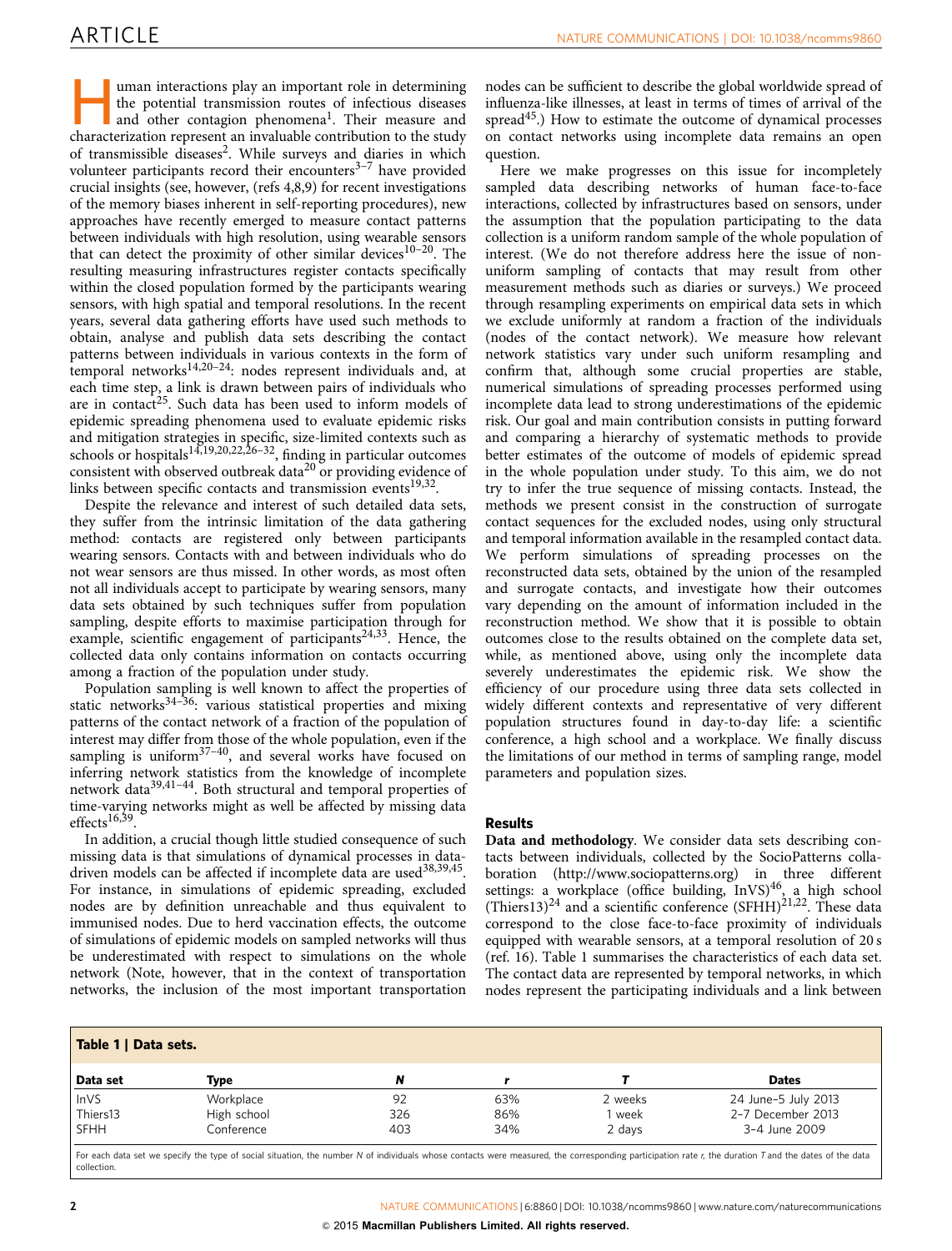<span id="page-2-0"></span>two nodes  $i$  and  $j$  at time  $t$  indicates that the two corresponding persons were in contact at that time. These three data sets were chosen as representative of different types of day-to-day contexts and of different contact network structures: the SFHH data correspond to a rather homogeneous contact network; the InVS and Thiers13 populations were instead structured in departments and classes, respectively. Moreover, high school classes (Thiers13) are of similar sizes while the InVS department sizes are unequal. Finally, the high school contact patterns are constrained by strict and repetitive school schedules, while contacts in offices are less regular across days.

To quantify how the incompleteness of data, assumed to stem from a uniformly random participation of individuals to the data collection, affects the outcome of simulations of dynamical processes, we consider as ground truth the available data and perform population resampling experiments by removing a fraction f of the nodes uniformly at random. (Note that the full data sets are also samples of all the contacts that occurred in the populations, as the participation rate was lower than 100% in each case.) We then simulate on the resampled data the paradigmatic susceptible-infectious-recovered (SIR) and the susceptible-infectious-susceptible (SIS) models of epidemic propagation. In these models, a susceptible (S) node becomes infectious (I) at rate  $\beta$  when in contact with an infectious node. Infectious nodes recover spontaneously at rate  $\mu$ . In the SIR model, nodes then enter an immune recovered (R) state, while in the SIS model, nodes become susceptible again and can be reinfected. The quantities of interest are for the SIR model the distribution of epidemic sizes, defined as the final fraction of recovered nodes, and for the SIS model the average fraction of infectious nodes  $i_{\infty}$  in the stationary state. We also calculate for the SIR model the fraction of epidemics that infect more than 20% of the population and the average size of these epidemics. For the SIS model, we determine the epidemic threshold  $\beta_c$  for different values of  $\mu$ : it corresponds to the value of  $\beta$  that separates an epidemic-free state  $(i_{\infty} = 0)$  for  $\beta < \beta_c$  from an endemic state  $(i_{\infty} > 0)$  for  $\beta > \beta_c$ , and is thus an important indicator of the epidemic risk. We refer to the Methods section for further details on the simulations.

We then present several methods for constructing surrogate data using only information contained in the resampled data. We compare for each data set the outcomes of simulations performed on the whole data set, on resampled data sets with a varying fraction of nodes removed, f, and on the reconstructed data sets built using these various methods.

Uniformly resampled contact networks. Missing data are known to affect the various properties of contact networks in different ways. In particular, the number of neighbours (degree) of a node decreases as the fraction  $f$  of removed nodes increases, since removing nodes also removes links to these nodes. Under the

hypothesis of uniform sampling, the average degree  $\langle k \rangle$  becomes  $(1-f)\langle k \rangle$  for the resampled network<sup>[47](#page-11-0)</sup>. As a result, the density of the resampled aggregated contact network, defined as the number of links divided by the total number of possible links between the nodes, does not depend on f. The same reasoning applies to the density  $\rho_{AB}$  of links between groups of nodes A and B, defined as the number of links  $E_{AB}$  between nodes of group A and nodes of group B, normalised by the maximum possible number of such links,  $n_A n_B$ , where  $n_A$  is the number of nodes of group A (for  $A = B$ , the maximum possible number of links is  $n_A(n_A - 1)/2$ : both the expected number of neighbours of group B for nodes of group A (given by  $E_{AB}/n_A$ ) and the number  $n_B$  of nodes in group B are indeed reduced by a factor  $(1-f)$ , so that  $\rho_{AB}$  remains constant. This means that the link density contact matrix, which gathers these densities and gives a measure of the interaction between groups (here classes or departments), is stable under uniform resampling. We illustrate these results on our empirical data sets in Supplementary Figs 1–4 (see also Supplementary Note 1). Table 2 and Supplementary Fig. 2 show in particular that the similarities between the original and resampled matrices are high for all data sets (Supplementary Figs 3–4 for the contact matrices themselves).

Finally, the temporal statistics of the contact network are not affected by population sampling, as noted in [ref. 16](#page-11-0) for other data sets: the distributions of contact and inter-contact durations (the inter-contact durations are the times between consecutive contacts on a link), of number of contacts per link and of cumulated contact durations (that is, of the link weights in the aggregated network) do not change when the network is sampled uniformly (Supplementary Fig. 1). For structured populations, an interesting property is moreover illustrated in Supplementary Figs 5–6: although the distributions of contact durations occurring between members of the same group or between individuals belonging to different groups are indistinguishable, this is not the case for the distributions of the numbers of contacts per link nor, as a consequence, for the distributions of cumulated contact durations. In fact, both cumulated contact durations and numbers of contacts per link are more broadly distributed for links joining members of the same group. The figures show that this property is stable under uniform resampling.

Despite the robustness of these properties, the outcome of simulations of epidemic spread is strongly affected by the resampling. As [Fig. 1](#page-3-0) illustrates, the probability of large outbreaks in the SIR model decreases strongly as  $f$  increases and even vanishes at large f. As mentioned above, such a result is expected, since the removed nodes act as if they were immunised: sampling hinders the propagation in simulations by removing transmission routes between the remaining nodes. As a consequence, the prevalence and the final size of the outbreaks are systematically underestimated by simulations of the SIR model on the resampled network with respect to simulations on the whole data set (for the SIS model, the epidemic threshold is

| Table 2   Contact matrix similarities. |     |                     |                     |  |  |  |
|----------------------------------------|-----|---------------------|---------------------|--|--|--|
|                                        |     | <b>InVS CML</b>     | Thiers13 CML        |  |  |  |
|                                        | 10% | 0.996 (0.937.0.999) | 0.999 (0.998.0.999) |  |  |  |
| Resampled                              | 20% | 0.980 (0.889.0.994) | 0.996 (0.995.0.997) |  |  |  |
|                                        | 40% | 0.925 (0.872.0.983) | 0.988 (0.983.0.990) |  |  |  |
|                                        | 10% | 0.976 (0.846,0.995) | 0.998 (0.994,0.999) |  |  |  |
| Reconstructed                          | 20% | 0.942 (0.844.0.984) | 0.993 (0.985,0.995) |  |  |  |
|                                        | 40% | 0.890 (0.652,0.953) | 0.977 (0.938,0.987) |  |  |  |

Similarities between the original contact matrices and the contact matrices of the resampled networks (top) and of the reconstructed networks (bottom). Median and 90% confidence interval for the cosine similarity between link density contact matrices (CML) for different values of f, the fraction of nodes removed from the original data. Values were obtained from 100 independent realisations of the cosmos structure resampling and reconstruction procedures.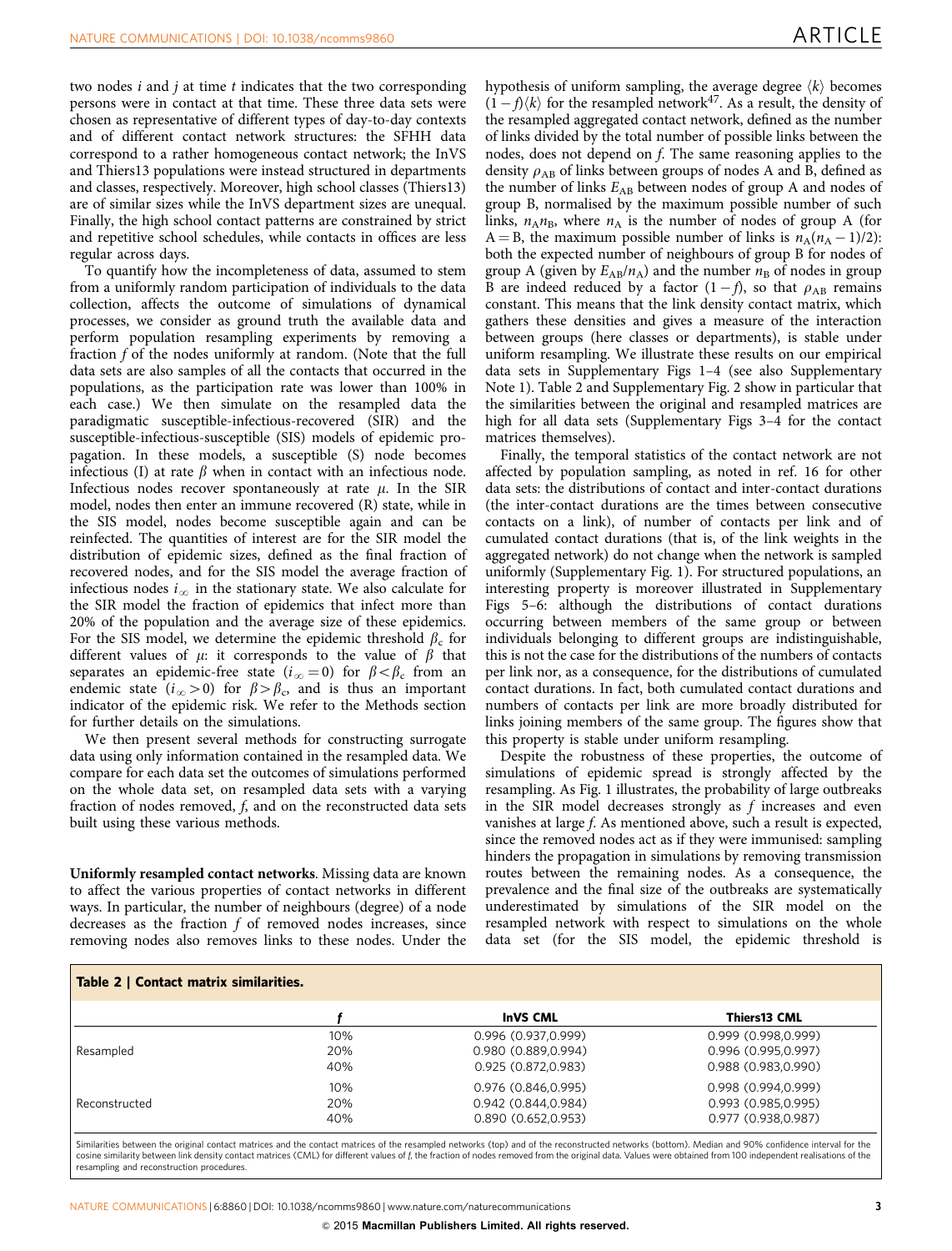<span id="page-3-0"></span>

Figure 1 | SIR epidemic simulations on resampled contact networks. We plot the distributions of epidemic sizes (fraction of recovered individuals) at the end of SIR processes simulated on top of resampled contact networks, for different values of the fraction f of nodes removed. The plot shows the progressive disparition of large epidemic outbreaks as f increases. The parameters of the SIR models are  $\beta = 0.0004$  and  $\beta/\mu = 1,000$  (InVS) or  $\beta/\mu = 100$ (Thiers13 and SFHH). The case  $f = 0$  corresponds to simulations using the whole data set, that is, the reference case. For each value of f, 1,000 independent simulations were performed.

overestimated): resampling leads overall to a systematic underestimation of the epidemic risk, and Fig. 1 illustrates the extent of this underestimation.

Estimation of epidemic sizes. We now present a series of methods to improve the estimation of the epidemic risk in simulations of epidemic spread on temporal network data sets in which nodes (individuals) are missing uniformly at random. Note that we do not address here the problem of link prediction<sup>[48](#page-11-0)</sup> as our aim is not to infer the missing contacts. The hierarchy of methods we put forward uses increasing amounts of information corresponding to increasing amounts of detail on the group and temporal structure of the contact patterns, as measured in the resampled network. We moreover assume that the timelines of scheduled activity are known (that is, nights and weekends, during which no contact occurs).

For each data set, considered as ground truth, we create resampled data sets by removing at random a fraction  $f$  of the  $N$ nodes. We then measure on each resampled data set a series of statistics of the resulting contact network and construct stochastic, surrogate versions of the missing part of the network by creating for each missing node a surrogate instance of its links and a synthetic timeline of contacts on each surrogate link, in the different ways described below (Supplementary Methods and Methods section for more details on their practical implementation).

Method 0. The first effect of missing data is to decrease the average degree of the aggregate contact network, while keeping its density constant. Hence, the simplest approach is to merely compensate this decrease. We therefore measure the density of the resampled contact network  $\rho_s$ , as well as the average aggregate duration of the contacts,  $\langle w \rangle$ <sub>s</sub>. We then add back the missing nodes and create surrogate links between these nodes and between these nodes and the nodes of the resampled data set at random, with the only constraint to keep the overall link density fixed to  $\rho_s$ . We attribute to each surrogate link the same weight  $\langle w \rangle_s$  and create for each link a timeline of randomly chosen contact events of equal length  $\Delta t = 20$  s (the temporal resolution of the data set) whose total duration gives back  $\langle w \rangle_{s}$ .

Method W. The heterogeneity of aggregated contact durations is known to play a role in the spreading patterns of model diseases[4,20,22,49.](#page-11-0) We therefore refine Method 0 by collecting in the resampled data the list  $\{w\}$  of aggregate contact durations, or weights (W). We build the surrogate links and surrogate timelines of contacts on each link as in Method 0, except that each surrogate link carries a weight extracted at random from  $\{w\}$ , instead of the average  $\langle w \rangle$ <sub>s</sub>.

Method WS. The fact that the population is divided into groups of individuals such as classes or departments can have a strong impact on the structure of the contact network $20,23$  and on spreading processes $50$ . We thus measure the link density contact matrix of the resampled data, and construct surrogate links in a way to keep this matrix fixed (equal to the value measured in the resampled data), in the spirit of stochastic block models with fixed numbers of edges between blocks $51$ . Moreover, we collect in the resampled data two separate lists of aggregate contact durations: {w}<sup>int</sup> gathers the weights of links between individuals belonging to the same group, and  ${w}^{ext}$  is built with the weights of links joining individuals of different groups. For each surrogate link, its weight is extracted at random either from  ${w}^{int}$  if it joins individuals of the same group or from  ${w}^{ext}$ if it associates individuals of different groups. Timelines are then attributed to links as in W. This method assumes that the number of missing nodes in each group is known, and preserves the group structure (S) of the population.

Method WT. Several works have investigated how the temporal characteristics of networks can slow down or accelerate spreading[25,30,52.](#page-11-0) To take these characteristics into account, we measure in the resampled data the distributions of number of contacts per link and of contact and inter-contact durations, in addition to the global network density. We build surrogate links as in Method W, and construct on each link a synthetic timeline in a way to respect the measured temporal statistics (T) of contacts. More precisely, we attribute at random a number of contacts (taken from the measured distribution) to each surrogate link, and then alternate contact and inter-contact durations taken at random from the respective empirical distributions.

Method WST. This method conserves the distribution of link weights (W), the group structure (S), and the temporal characteristics of contacts (T): surrogate links are built and weights assigned as in method WS, and contact timelines on each link as in method WT.

Each of these methods uses a different amount of information gathered from the resampled data. Methods 0, W and WT include an increasing amount of detail on the temporal structure of contacts: method 0 assumes homogeneity of aggregated contact durations, while W takes into account their heterogeneity, and WT reproduces heterogeneities of contact and inter-contact durations. On the other hand, neither of these three methods assume any knowledge of the population group structure. This can be due either to an effective complete lack of knowledge about the population structure, as in the SFHH data, or to the lack of data on the repartition of the missing nodes in the groups. Methods WS and WST on the other hand reproduce the group structure as in a stochastic block model with fixed number of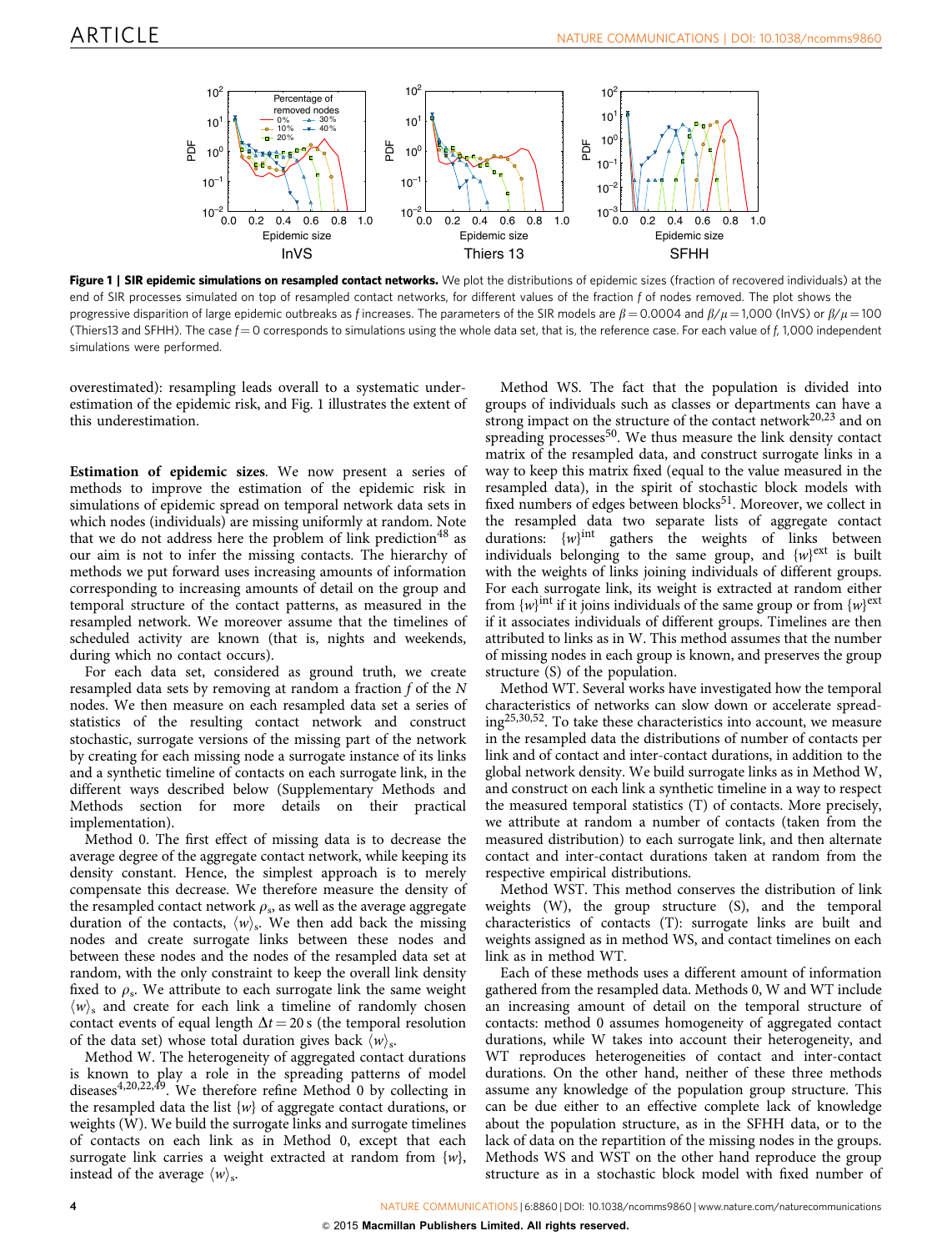links within and between groups, and take into account the difference between the distributions of numbers of contacts and aggregate durations between individuals of the same or of different groups. Indeed, links within groups correspond on average to larger weights, as found empirically in [ref. 50](#page-11-0) and discussed above (Supplementary Figs 5–6). Overall, method WST is the one that uses most information measured in the resampled data. Additional properties such as the transitivity–also stable under resampling procedure, see Supplementary Fig. 7–can also be measured in the resampled data and imposed in the construction of surrogate links, as detailed in the Supplementary Methods. This comes, however, at a strong computational cost and we have verified that it does not impact significantly our results, as shown in the Supplementary Fig. 8.

We check in [Table 2,](#page-2-0) Supplementary Note 2 and Supplementary Figs 9–14 that the statistical properties of the resulting reconstructed (surrogate) networks, obtained by the union of the resampled data and of the surrogate links, are similar to the ones of the original data for the WST method. We emphasise again that our aim is not to infer the true missing contacts, so that we do not compare the detailed structures of the surrogate and original contact networks.

[Figures 2–4](#page-5-0) display the outcome of SIR spreading simulations performed on surrogate networks obtained using the various reconstruction methods, compared with the outcome of simulations on the resampled data sets, for various values of f. Method 0 leads to a clear overestimation of the outcome and does not capture well the shape of the distribution of outbreak sizes. Method W gives only slightly better results. The overall shape of the distribution is better captured for the three reconstruction methods using more information: WS, WT and WST (note that for the SFHH case the population is not structured, so that W and WS are equivalent, as are WT and WST). The WST method matches best the shape of the distributions and yields distributions much more similar to those obtained by simulating on the whole data set than the simulations performed on the resampled networks. We also show in [Fig. 5](#page-8-0) the fraction of outbreaks that reach at least 20% of the population and the average epidemic size for these outbreaks. In the case of simulations performed on resampled data, we rapidly lose information about the size and even the existence of large outbreaks as f increases. Simulations using data reconstructed with methods 0 and W, on the contrary, largely overestimate these quantities, which is expected as infections spread easier on random graphs than on structured graphs<sup>[50,52](#page-11-0)</sup>, especially if the heterogeneity of the aggregated contact durations is not considered<sup>22,20</sup>. Taking into account the population structure or using contact sequences that respect the temporal heterogeneities (broad distributions of contact and inter-contact durations) yield better results (WS and WT cases, respectively). Overall, the WST method, for which the surrogate networks respect all these constraints, yields the best results.

We show in the Supplementary Figs 15–18 that similar results are obtained for different values of the spreading parameters. Moreover, the phase diagram obtained for the SIS model when using reconstructed networks is much closer to the original than for resampled networks ([Fig. 6](#page-9-0) and Supplementary Figs 19–20). Overall, simulations on networks reconstructed using the WST method yield a much better estimation of the epidemic risk than simulations using resampled network data, for both SIS and SIR models.

Reshuffled data sets. Even when simulations are performed on reconstructed contact patterns built with the WST method, the maximal outbreak sizes are systematically overestimated ([Figs 2–4](#page-5-0)), as well as, in most cases, the probability and average

size of large outbreaks, especially for SFHH ([Figs 4,5\)](#page-7-0). These discrepancies might stem from structural and/or temporal correlations present in empirical contact data that are not taken into account in our reconstruction methods. To test this hypothesis, we construct several reshuffled data sets and use them as initial data in our resampling and reconstruction procedure. We use both structural and temporal reshuffling as described in the Methods section, in order to remove either structural correlations, temporal correlations, or both, from the original data sets. We then proceed to a resampling and reconstruction procedure (using the WST method) as for the original data, and perform numerical simulations of SIR processes. As for the original data, simulations on resampled data lead to a strong underestimation of the process outcome, and simulations using the reconstructed data gives much better results.

We show in the Supplementary Figs 21–22 that we still obtain discrepancies, and in particular overestimations of the largest epidemic sizes, when we use temporally reshuffled data in which the link structure of the contact network is maintained. If on the other hand we use data in which the network structure has been reshuffled in a way to cancel structural correlations within each group, the reconstruction procedure gives a very good agreement between the distributions of epidemic sizes of original and reconstructed data, as shown in [Fig. 7.](#page-10-0) More precisely we consider here 'CM-shuffled' data, that is, contact networks in which the links have been reshuffled randomly but separately for each pair of groups, that is, a link between an individual of group A and an individual of group B is still between groups A and B in the reshuffled network. The difference with the case of non-reshuffled empirical data are particularly clear for the SFHH case. This indicates that the overestimation observed in [Figs 2–4](#page-5-0) is mostly due to the fact that the reconstructed data does not reproduce small scale structures of the contact networks: such structures might be owing to for example, groups of colleagues or friends, whose composition is neither available as metadata nor detectable in the resampled data sets.

**Limitations.** When the fraction  $f$  of nodes excluded by the resampling procedure becomes large, the properties of the resampled data may start to differ substantially from those of the whole data set (Supplementary Figs 1–2). As a result, the distributions of epidemic sizes of SIR simulations show stronger deviations from those obtained on the whole data set ([Fig. 8](#page-10-0)), even if the epidemic risk evaluation is still better than for simulations on the resampled networks ([Fig. 5\)](#page-8-0). Most importantly, the information remaining in the resampled data at large  $f$  can be insufficient to construct surrogate contacts. This happens in particular if an entire class or department is absent from the resampled data or if all the resampled nodes of a class/department are disconnected (see Methods for details). We show in the bottom plots of [Fig. 5](#page-8-0) the failure rate, that is, the fraction of cases in which we are not able to construct surrogate networks from the resampled data. It increases gradually with f for the InVS data since the groups (departments) are of different sizes. For the Thiers13 data, all classes are of similar sizes so that the failure rate reaches abruptly a large value at a given value of f. For the SFHH data, we can always construct surrogate networks as the population is not structured. Another limitation of the reconstruction method lies in the need to know the number of individuals missing in each department or class. If these numbers are completely unknown, giving an estimation of outbreak sizes is impossible as adding arbitrary numbers of nodes and links to the resampled data can lead to arbitrarily large epidemics. The methods are, however, still usable if only partial information is available. For instance, if only the overall missing number of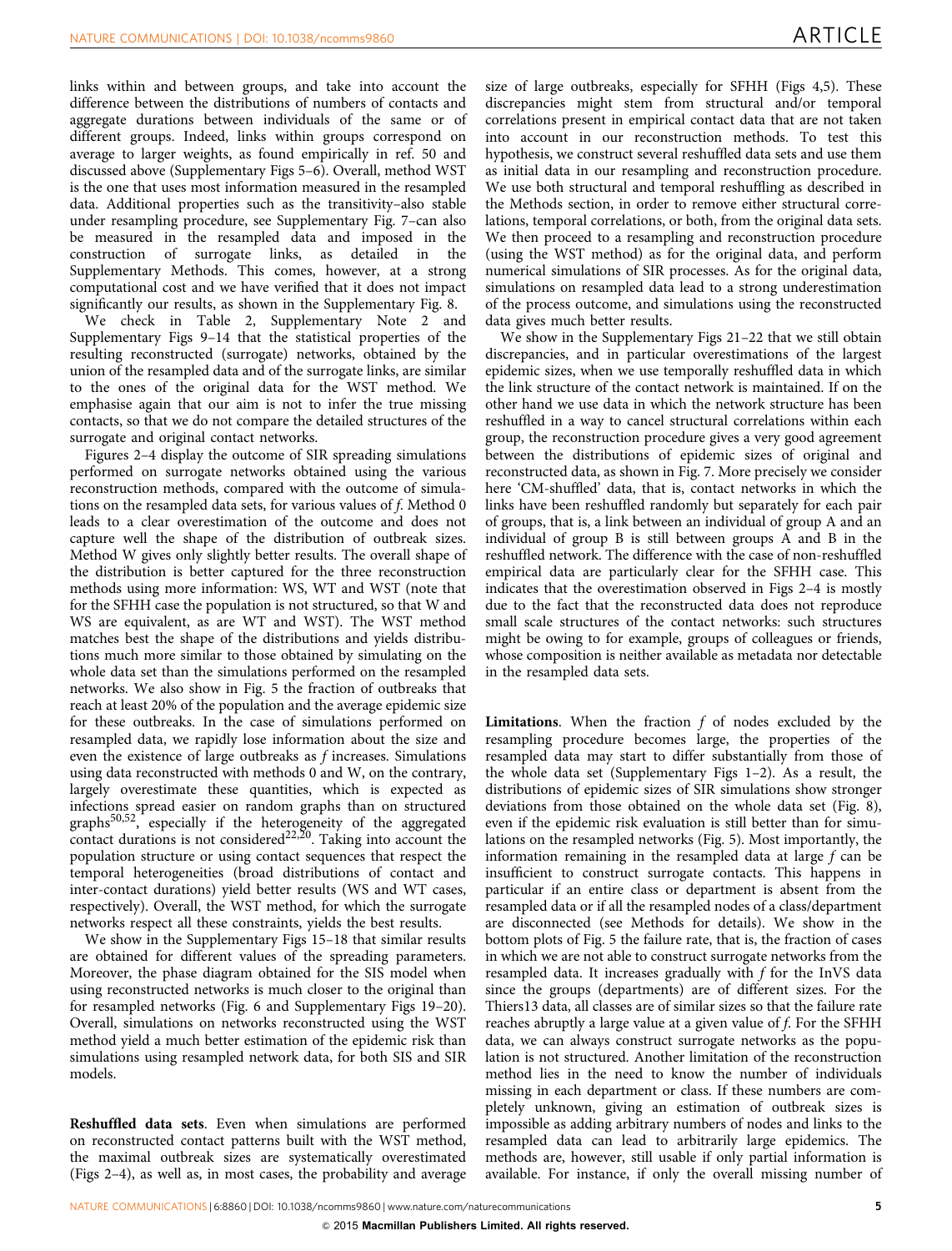<span id="page-5-0"></span>

Percentage of removed nodes

Figure 2 | SIR simulations for the InVS workplace case. We compare of the outcome of SIR epidemic simulations performed on resampled and reconstructed contact networks, for different methods of reconstruction. We plot the distribution of epidemic sizes (fraction of recovered individuals) at the end of SIR processes simulated on top of resampled (sample) and reconstructed contact networks, for different values of the fraction f of nodes removed, and for the five reconstruction methods described in the text (0, W, WS, WT and WST). The parameters of the SIR models are  $\beta$  = 0.0004 and  $\beta/\mu$  = 1,000. The case  $f = 0$  corresponds to simulations using the whole data set, that is, the reference case. For each value of f, 1,000 independent simulations were performed.

individuals is available, it is possible to use the WT method, which still gives sensible results. Moreover, if  $f$  is only approximately known, for example,  $f$  is known to be within an interval of possible values  $(f_1, f_2)$ , it is possible to perform reconstructions using the respective hypothesis  $f = f_1$  and  $f = f_2$  and to give an interval of estimates. We provide an example of such procedure in Supplementary Fig. 23.

### **Discussion**

The understanding of epidemic spreading phenomena has been vastly improved thanks to the use of data-driven

models at different scales. High-resolution contact data in particular have been used to evaluate epidemic risk or containment policies in specific populations or to perform contact tracing<sup>[14,19,20,28,29,31,32](#page-11-0)</sup>. In such studies, missing data due to population sampling might represent, however, a serious issue: individuals absent from a data set are equivalent to immunised individuals when epidemic processes are simulated. Feeding sampled data into data-driven models can therefore lead to severe underestimations of the epidemic risk and might even affect the evaluation of mitigation strategies if for instance some at-risk groups are particularly undersampled.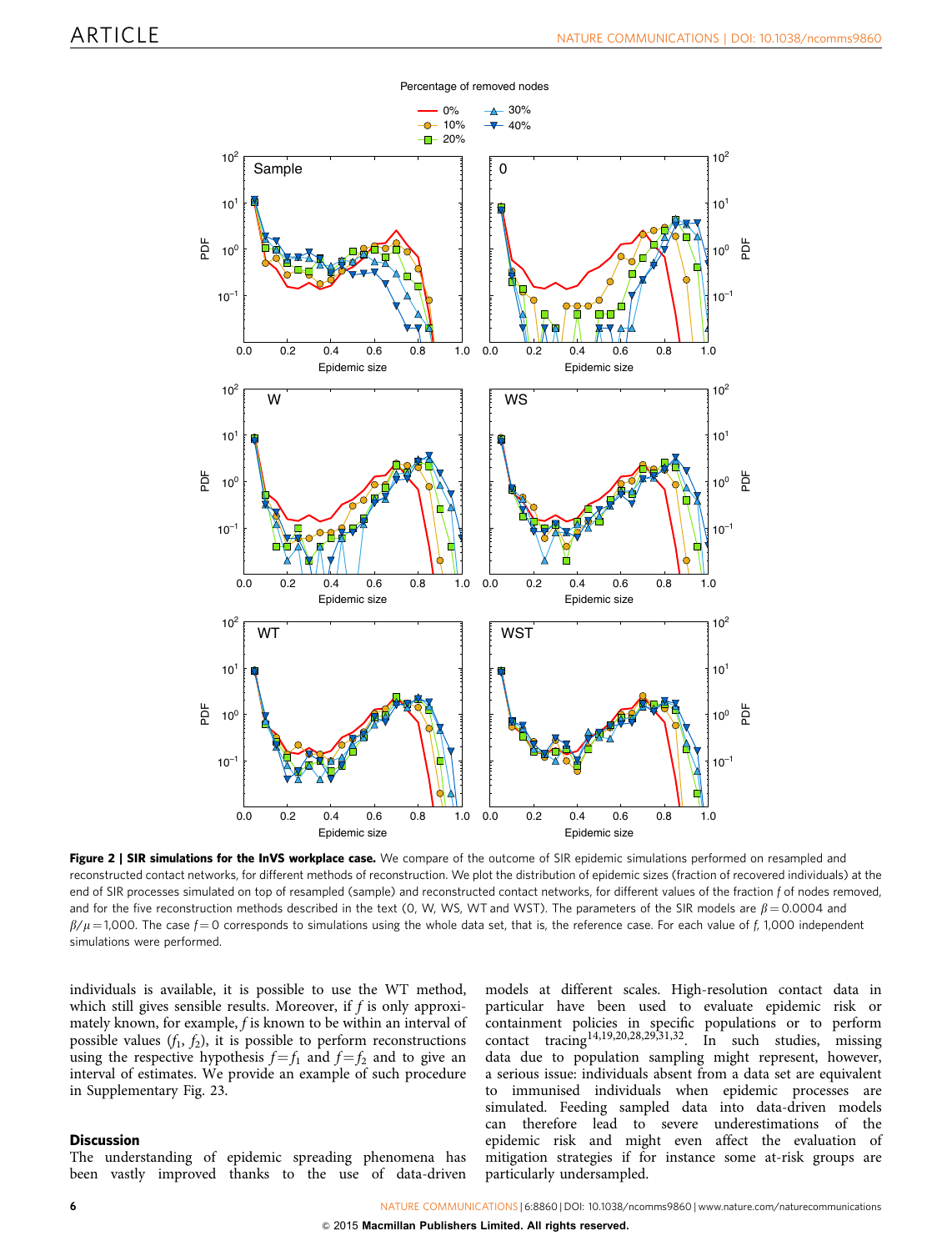

Figure 3 | SIR simulations for the Thiers13 high school case. We compare of the outcome of SIR epidemic simulations performed on resampled and reconstructed contact networks, for different methods of reconstruction. We plot the distribution of epidemic sizes (fraction of recovered individuals) at the end of SIR processes simulated on top of resampled (sample) and reconstructed contact networks, for different values of the fraction f of nodes removed, and for the five reconstruction methods described in the text (0, W, WS, WT and WST). The parameters of the SIR models are  $\beta = 0.0004$  and  $\beta/\mu = 100$ . The case  $f = 0$  corresponds to simulations using the whole data set, that is, the reference case. For each value of  $f$ , 1,000 independent simulations were performed.

Here we have put forward a set of methods to obtain a better evaluation of the outcome of spreading simulations for datadriven models using contact data from a uniformly sampled population. To this aim, we have shown how it is possible, starting from a data set describing the contacts of only a fraction of the population of interest (uniformly sampled from the whole population), to construct surrogate data sets using various amounts of accessible information, that is, quantities measured in the sampled data. We have shown that the simplest method, which consists in simply compensating for the decrease in the average number of neighbours due to sampling, yields a strong overestimation of the epidemic risk. When additional

information describing the group structure and the temporal properties of the data is added in the construction of surrogate data sets, simulations of epidemic spreading on such surrogate data yield results similar to those obtained on the complete data set. We note here that the issue of how much information should be included when constructing the surrogate data is linked to the general issue of how much information is needed to get an accurate picture of spreading processes on temporal networks[22,27–29,53,54.](#page-11-0) Some discrepancies in the epidemic risk estimation are, however, still observed, due in particular to small scale structural correlations of the contact network that are difficult or even impossible to measure in the resampled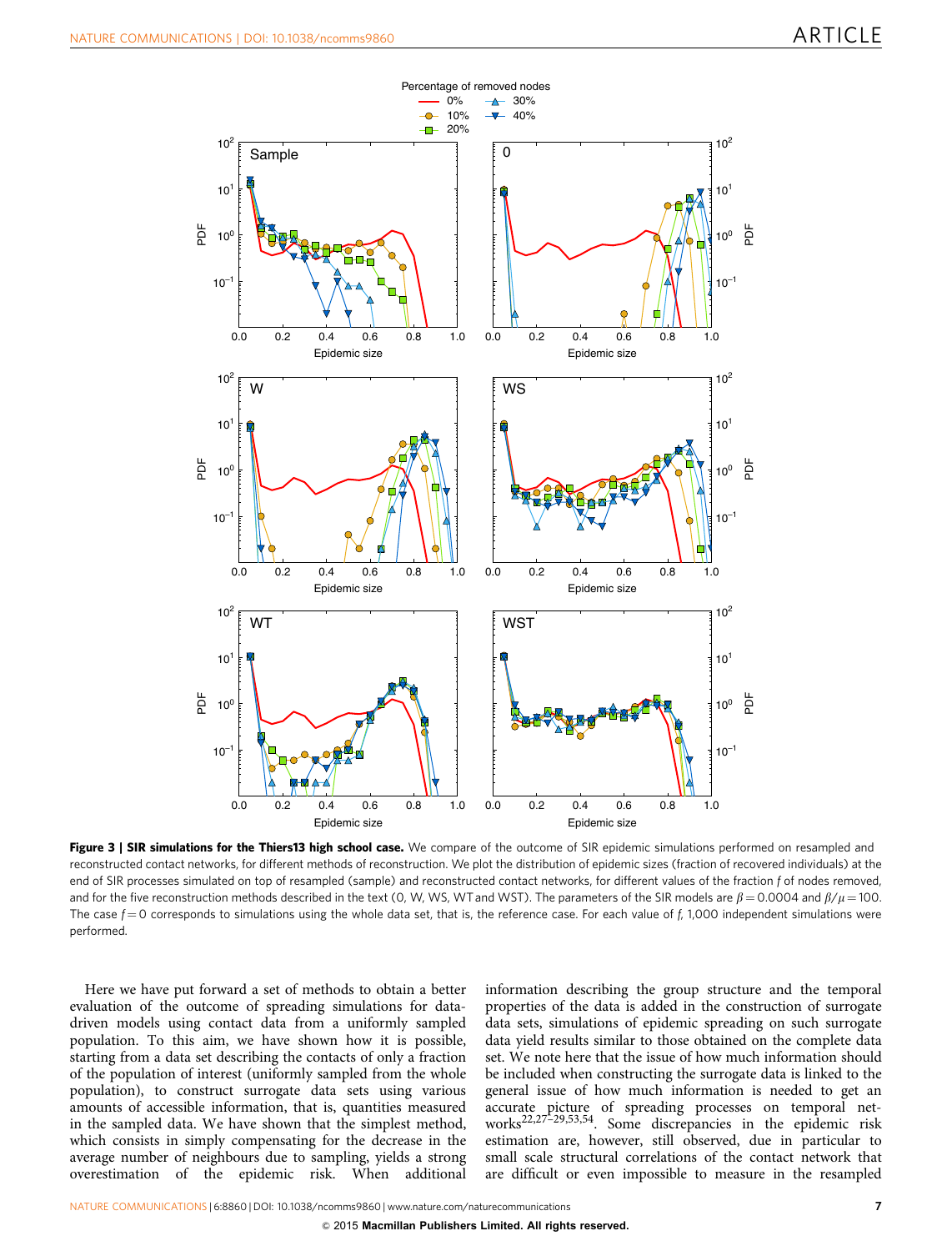<span id="page-7-0"></span>

Figure 4 | SIR simulations for the SFHH conference case. We compare of the outcome of SIR epidemic simulations performed on resampled and reconstructed contact networks, for different methods of reconstruction. We plot the distribution of epidemic sizes (fraction of recovered individuals) at the end of SIR processes simulated on top of resampled (sample) and reconstructed contact networks, for different values of the fraction f of nodes removed, and for three reconstruction methods described in the text (0, W and WT). In this case, as the population is not structured, methods W and WS on the one hand, WT and WST on the other hand, are equivalent. The parameters of the SIR models are  $\beta = 0.0004$  and  $\beta/\mu = 100$ . The case  $f = 0$  corresponds to simulations using the whole data set, that is, the reference case. For each value of  $f<sub>i</sub>$  1,000 independent simulations were performed.

data: these discrepancies are indeed largely suppressed if we use as original data a reshuffled contact network in which such correlations are absent.

The methods presented here yield much better results than simulations using resampled data, even when a substantial part of the population is excluded, in particular in estimating the probability of large outbreaks. It suffers, however, from limitations, especially when the fraction  $f$  of excluded individuals is too large. First, the construction of the surrogate contacts relies on the stability of a set of quantities with respect to resampling, but the measured quantities start to deviate from the original ones at large f. The shape of the distribution of epidemic sizes may then differ substantially from the original one. Second, large values of f might even render the construction of the surrogate data impossible due to the loss of information on whole categories of nodes. Finally, at least an estimate of the number of missing individuals in the population is needed in order to create a surrogate data set.

An interesting avenue for future work concerns possible improvements of the reconstruction methods, in particular by integrating into the surrogate data additional information and complex correlation patterns measured in the sampled data. For instance, the number of contacts varies significantly with the time of day in most contexts: the corresponding activity timeline might be measured in the sampled data (overall or even for each group of individuals), assumed to be robust to sampling and used in the reconstruction of contact timelines. More systematically, it might also be possible to use the temporal network decomposition technique put forward in [ref. 55](#page-12-0), on the sampled data, to extract mesostructures such as temporally localized mixing patterns. The surrogate contacts could then be built in a way to preserve such patterns. Indeed, correlations between structure and activity in the temporal contact network are known to influence spreading processes[21,52,54,56–58](#page-11-0) but are notoriously difficult to measure. If the group structure of the population is unknown, recent approaches based on stochastic block models<sup>[59](#page-12-0)</sup> might be used to extract groups from the resampled data; this extracted group structure could then be used to build the corresponding contact matrix and surrogate data sets.

We finally recall that we have assumed an uniform sampling of nodes, corresponding to an independent random choice of each individual of the population to take part or not to the data collection. Other types of sampling or data losses can, however, also be present in data collected by wearable sensors, such as partial coverage of the premises of interest by the measuring infrastructure, non-uniform sampling depending on individual activity (too busy persons or, on the contrary, asocial individuals, might not want to wear sensors), on group membership, or due to clusters of non-participating individuals (for example, groups of friends). In addition, other types of data sets such as the ones obtained from surveys or diaries correspond to different types of sampling, as each respondent provides then information in the form of an ego network $60$ . Such data sets involve potentially additional types of biases such as underreporting of the number of contacts and overestimation of contact durations[8,9,61:](#page-11-0) how to adapt the methods presented here is an important issue that we will examine in future work. Finally, the population under study is (usually) not isolated from the external world, and it would be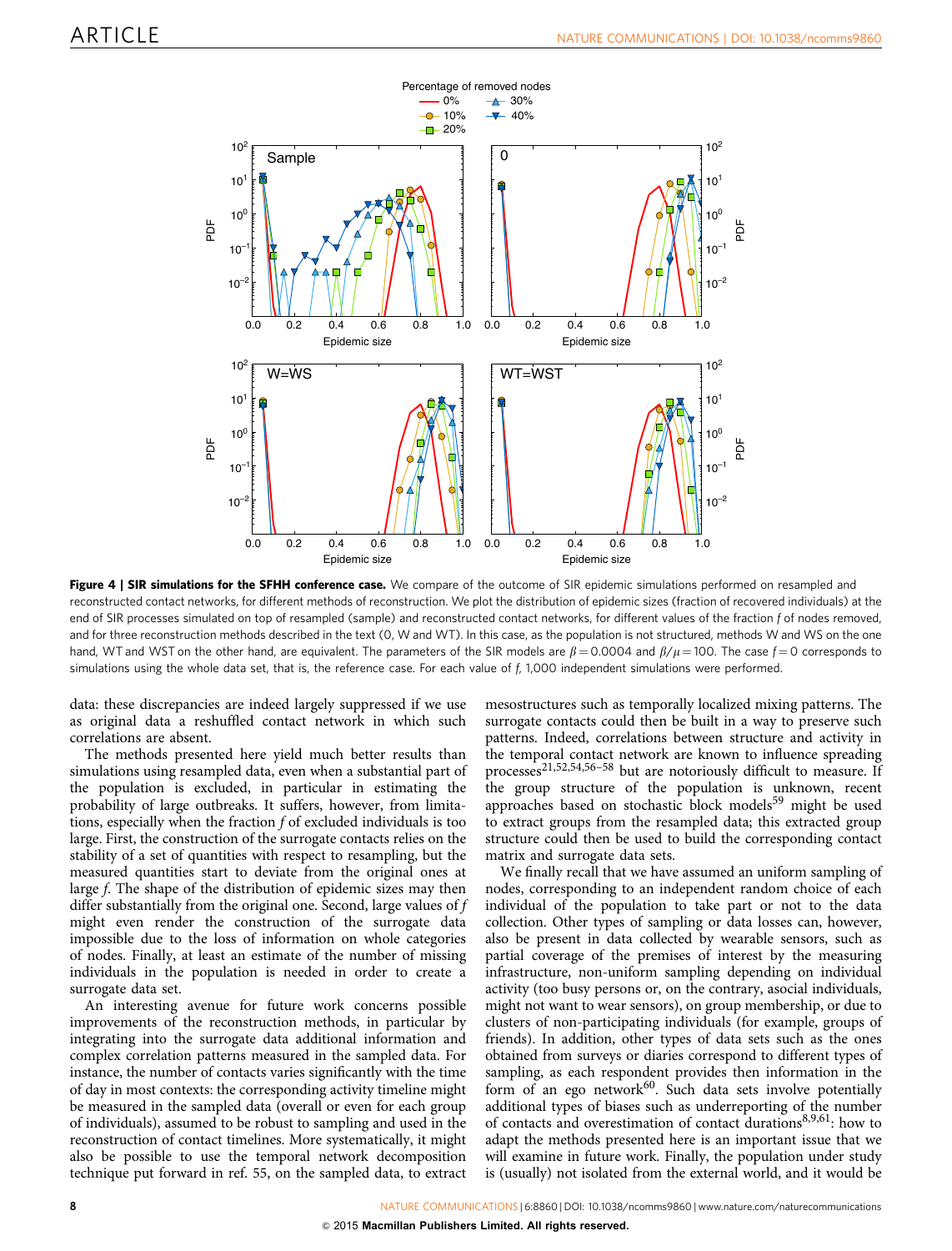<span id="page-8-0"></span>

Figure 5 | Accuracy of the different reconstruction methods. We perform SIR epidemic simulations for each case, for different values of the fraction f of missing nodes, for both sampled networks and networks reconstructed with the different methods. We compare in each case, and as a function of f, the fraction of outbreaks that lead to a final fraction of recovered individuals  $r_{\infty}$  larger than 20% of the population (a-c) and the average size of these large outbreaks (d-f). The dashed lines give the corresponding values for simulations performed on the complete data sets. The different methods are: reconstruction conserving only the link density and the average weight of the resampled data (0); reconstruction conserving only the link density and the distribution of weights of the resampled data (W); reconstruction preserving, in addition to the W method, the group structure of the resampled data (WS); reconstruction conserving link density, distribution of weights and distributions of contact times, of inter-contact times and of numbers of contacts per link measured in the resampled data (WT); full method conserving all these properties (WST). We also plot as a function of f the failure rate of the WST algorithm, that is, the percentage of failed reconstructions (g-i). For the SFHH case, as the population is not structured into groups, methods W and WS are equivalent, as well as methods WT and WST; moreover, reconstruction is always possible. The SIR parameters are  $\beta = 0.0004$  and  $\beta/\mu = 1,000$  (lnVS) or  $\beta/\mu$  = 100 (Thiers13 and SFHH) and each point is averaged over 1,000 independent simulations.

important to devise ways to include contacts with outsiders in the data and simulations, for instance by using other data sources such as surveys.

### **Methods**

Data. We consider data sets collected using the SocioPatterns proximity sensing platform (<http://www.sociopatterns.org>) based on wearable sensors that detect close face-to-face proximity of individuals wearing them. Informed consent was obtained from all participants and the French national bodies responsible for ethics and privacy, the Commission Nationale de l'Informatique et des Libertés [\(http://www.cnil.fr](http://www.cnil.fr)), approved the data collections.

The high school (Thiers13) data set<sup>[61](#page-12-0)</sup> is structured in nine classes, forming three subgroups of three classes corresponding to their specialisation in Mathematics-Physics (MP, MP\*1, MP\*2 with respectively 31, 29 and 38 students), Physics (PC, PC\*, PSI with respectively 44, 39 and 34 students), or Biology (2BIO1, 2BIO2 and

2BIO3 with respectively 37, 35 and 39 students).<br>The workplace (InVS) data set<sup>[46](#page-11-0)</sup> is structured in five departments: DISQ (Scientific Direction, 15 persons), DMCT (Department of Chronic Diseases and Traumatisms, 26 persons), DSE (Department of Health and Environment, 34 persons), SRH (Human Resources, 13 persons) and SFLE (Logistics, four persons).

For the conference data (SFHH), we do not have metadata on the participants, and the aggregated network structure was found to be homogeneous<sup>2</sup>

SIR and SIS simulations. Simulations of SIR and SIS processes on the temporal networks of contacts (original, resampled or reconstructed) are performed using

the temporal Gillespie algorithm described in [ref. 62.](#page-12-0) For each run of the simulations, all nodes are initially susceptible; a node is chosen at random as the seed of the epidemic and put in the infectious state at a point in time chosen at random over the duration of the contact data. A susceptible node in contact with an infectious node becomes infectious at rate  $\beta$ . Infectious nodes recover at rate  $\mu$ : in the SIR model they then enter the recovered state and cannot become infectious again, while in the SIS model they enter the susceptible state again. If needed, the sequence of contacts is repeated in the simulation<sup>2</sup>

For SIR processes, we run each simulation, with the seed node chosen at random, until no infectious individual remains (nodes are thus either still susceptible or have been infected and then recovered). We consider values of  $\beta$  and  $\mu$  yielding a non-negligible epidemic risk, that is, such that a rather large fraction of simulations lead to a final size larger than 20% of the population [\(Figs 1–4\)](#page-3-0):  $\beta = 4 \times 10^{-4} \text{ s}^{-1}$ ,  $\mu = 4 \times 10^{-7} \text{ s}^{-1}$  (InVS) or  $4 \times 10^{-6} \text{ s}^{-1}$  (SFHH and Thiers13). Other parameter values are explored in the Supplementary Figs 15–18. For each set of parameters, the distribution of epidemic sizes is obtained by performing 1,000 simulations.

For SIS processes, simulations are performed using the quasi-stationary approach of [ref. 63.](#page-12-0) They are run until the system enters a stationary state as witnessed by the mean number of infected nodes being constant over time. Simulations are then continued for 50,000 time-steps while recording the number of infected nodes. For each set of parameters, the simulations are performed once with each node of the network chosen as the seed node.

**Reconstruction algorithm.** We consider a population  $P$  of  $N$  individuals, potentially organised in groups. We assume that all the contacts occurring among a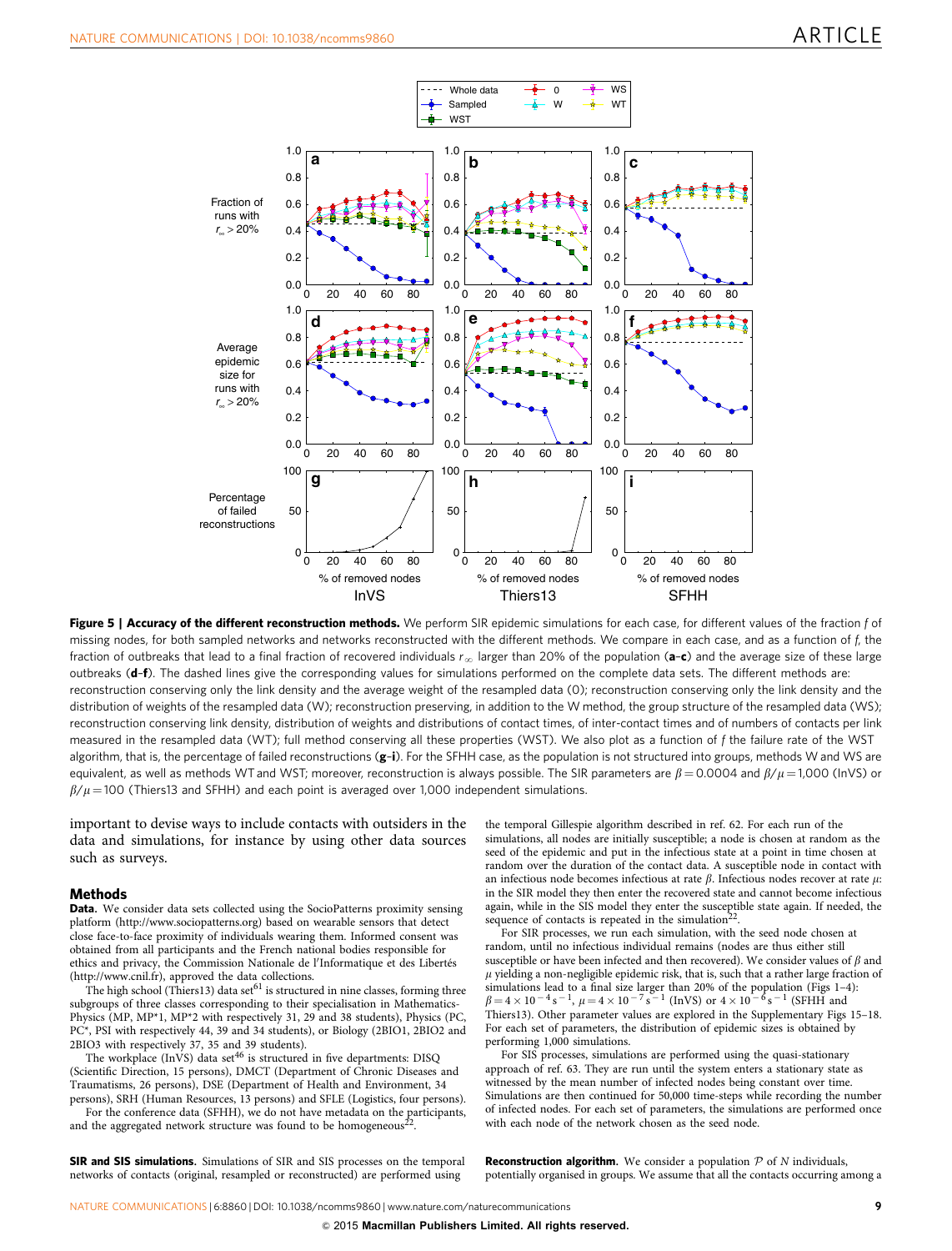<span id="page-9-0"></span>

Figure 6 | SIS simulations for the InVS workplace case. We perform SIS epidemic simulations and report the phase diagram of the SIS model for the original, resampled and reconstructed contact networks. Each panel shows the stationary value  $i_{\infty}$  of the prevalence in the stationary state of the SIS model, computed as described in Methods, as a function of  $\beta$ , for several values of  $\mu$ . Simulations are performed in each case using either the complete data set (continuous lines), resampled data (dashed lines) or reconstructed contact networks using the WSTmethod (pluses). The fraction of excluded nodes in the resampling is  $f = 20\%$  for **a,c,e,g** and  $f = 40\%$  for **b,d,f,h.** 

subpopulation  $\tilde{\mathcal{P}}$  of these individuals, of size  $\tilde{N}$  =  $(1-f)N$ , are known. This constitutes our resampled data from which we need to construct a surrogate set of contacts concerning the remaining  $n = N - \tilde{N} = fN$  individuals for which no contact information is available: these contacts can occur among these individuals and between them and the members of  $\tilde{P}$ . We assume that we know the group of each member of  $\mathcal{P}\setminus\tilde{\mathcal{P}},$  and the overall activity timeline, that is, the intervals during which contacts take place, separated by nights and weekends.

To construct the surrogate data (WST method), we first compute from the activity timeline the total duration  $T_u$  of the periods during which contacts can occur.

Then, we measure in the sampled data:

- The density  $\rho$  of links in the aggregated contact network;
- $\bullet$  A row-normalised contact matrix C, in which the element  $C_{AB}$  gives the probability for a node of group A to have a link to a node of group B;
- The list  $\{\tau_c\}$  of contact durations;
- The lists  $\{\tau_{ic}\}^{\text{int}}$  and  $\{\tau_{ic}\}^{\text{ext}}$  of inter-contact durations for internal and external links, that is, for links between nodes of the same group and links between nodes that belong to two different groups, respectively;
- The lists  $\{p\}^{\text{int}}$  and  $\{p\}^{\text{ext}}$  of numbers of contacts per link, respectively for internal (within groups) and external (between groups) links;
- The list  $\{t_0\}$  of initial times between the start of the data set and the first contact between two nodes.

Given  $\rho$ , we compute the number  $e$  of additional links needed to keep the network density constant when we add the  $n$  excluded nodes. We then construct each link according to the following procedure:

- A node *i* is randomly chosen from the set  $\mathcal{P} \setminus \tilde{\mathcal{P}}$  of excluded nodes;
- Knowing the group A that *i* belongs to, we extract at random a target group B with probability given by  $C_{AB}$ ;
- We draw a target node j at random from B (if  $B = A$ , we take care that  $i \neq j$ ) such that  $i$  and  $j$  are not linked;
- Depending on whether  $i$  and  $j$  belong to the same group or not, we draw from {p}<sup>int</sup> or {p}<sup>ext</sup> the number of contact events p taking place over the link ij;
- From  $\{t_0\}$ , we draw the initial waiting time before the first contact;
- 
- From { $\tau_{i,c}$ }, we draw p contact durations  $\tau_c^k$ ,  $k = 1, \dots, p$ ;<br>
From { $\tau_{i,c}$ }<sup>int</sup> or { $\tau_{i,c}$ }<sup>ext</sup>, we draw p 1 inter-contact durations  $\tau_{i,c}^m$ ,  $m = 1, \dots$  $p - 1;$
- If  $t_0 + \sum_k \tau_c^k + \sum_m \tau_{ic}^m > T_u$ , we repeat the drawing of temporal characteristics until we obtain a set of values such that  $t_0 + \sum_k \tau_c^k + \sum_m \tau_{ic}^m \leq T_{ui}$ ;
- From  $t_0$  and the  $\tau_c^k$  and  $\tau_{ic}^m$ , we build the contact timeline of the link *ij*;
- Finally, we insert in the contact timeline the breaks defined by the global activity timeline.

Possible failure of the reconstruction method at large f. The construction of the surrogate version of the missing links uses as an input the group structure of the subgraph that remains after sampling, as given by the contact matrix of the link densities between the different groups of nodes that are present in the subpopulation  $\tilde{\mathcal{P}}$ . Depending on the characteristics of  $\tilde{\mathcal{P}}$  and of the corresponding contacts, the construction method can fail in several cases: (i) if an entire group (class/department) of nodes in the population is absent from  $\tilde{P}$ ; (ii) if the remaining nodes of a specific group (class/department) are all isolated in  $\tilde{\mathcal{P}}$ 's contact network; (iii) if, during the algorithm, a node of  $\mathcal{P}\setminus\tilde{\mathcal{P}}$  is selected in a certain group A but cannot create any more links because it already has links to all nodes in the groups B such that  $C_{AB} \neq 0$ ; (iv) if there are either no internal (within groups) or external (between groups) links in the contact network of  $\tilde{\mathcal{P}}$ : in this case one of the lists of link temporal characteristics is empty and the corresponding structures cannot be reconstructed.

Cases (i) and (ii) correspond to a complete loss of information about the connectivity of a group (class/department) of the population, due to sampling. It is then impossible to reconstruct a sensible connectivity pattern for these nodes. Case (iii) is more subtle and occurs in situations of very low connectivity between groups. For instance, within the contact network of  $P$ , a group A has links only with another specific group B, and both A and B are small; it is then possible that which another specific group b, and both A and B are small, it is then possible that the nodes of  $(\mathcal{P} \setminus \tilde{\mathcal{P}}) \cap A$  exhaust the set of possible links to nodes of B during the reconstruction algorithm. If a node of  $(P \setminus \mathcal{P}) \cap A$  is again chosen to create a link, such a creation is not possible and the construction fails. Case (iv) usually corresponds to situations in which the links between individuals of different groups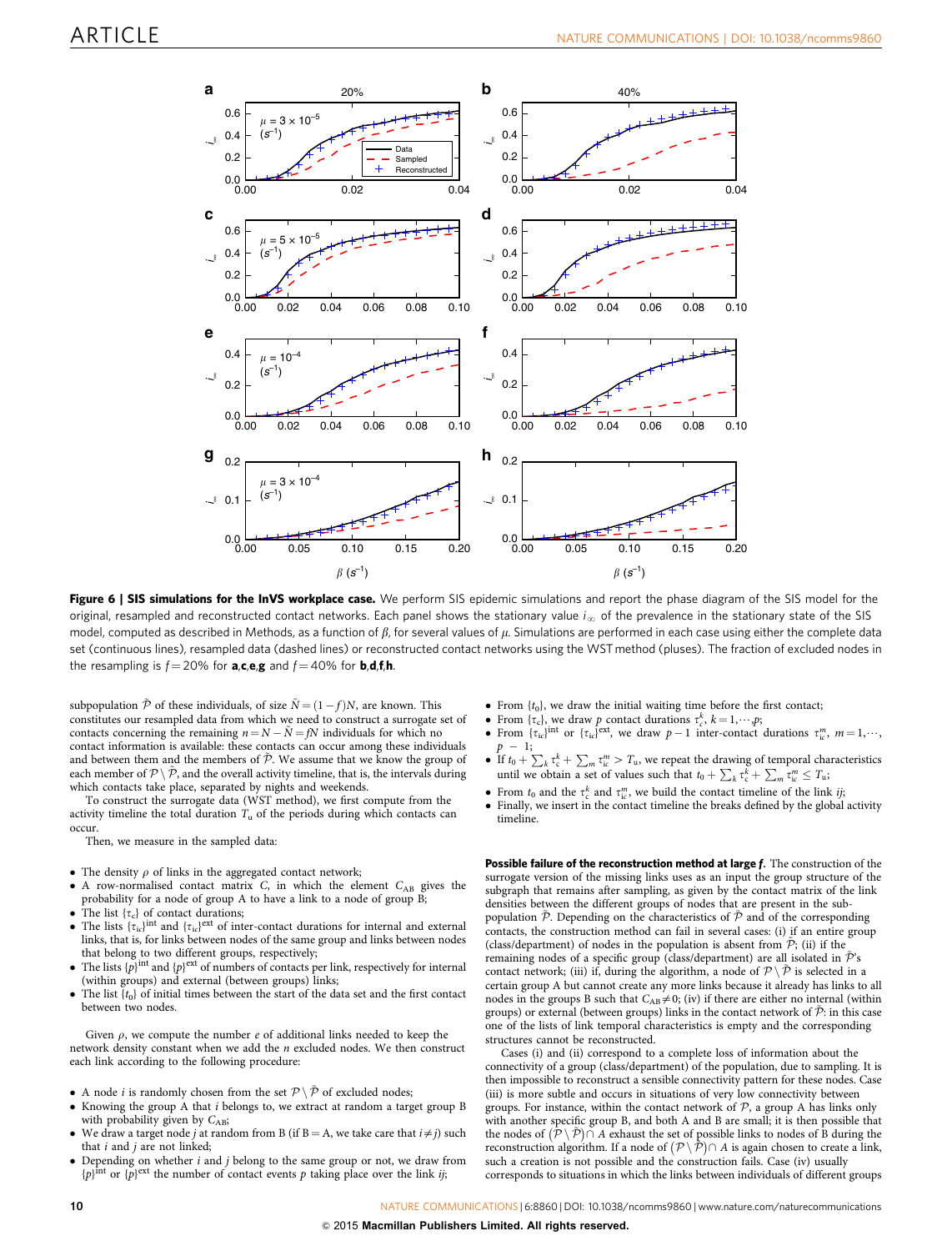<span id="page-10-0"></span>

Figure 7 | SIR simulations on shuffled data. We compare of the outcome of SIR epidemic simulations performed on resampled and reconstructed contact networks, for shuffled data. We plot the distribution of epidemic sizes (fraction of recovered individuals) at the end of SIR processes simulated on top of either resampled ( $a,c,e$ ) or reconstructed ( $b,d,f$ ) contact networks, for different values of the fraction f of nodes removed. We use here the WST reconstruction method, and the data set considered consists in a CM-shuffled version (see Methods) of the original data, in which the shuffling procedure removes structural correlations of the contact network within each group. The parameters of the SIR models are  $\beta = 0.0004$  and  $\beta/u = 1.000$  (InVS) or  $\beta/\mu$  = 100 (Thiers13 and SFHH). The case  $f = 0$  corresponds to simulations using the whole data set, that is, the reference (reshuffled data) case. For each value of f, 1,000 independent simulations were performed.



Figure 8 | SIR simulations for large fractions of missing nodes. We simulate SIR processes on reconstructed contact networks for large values of the fraction f of removed nodes. We plot the distributions of epidemic sizes for simulations on reconstructed networks and on the whole data set (case  $f = 0$ ), for large values of the fraction f of removed nodes. Here  $\beta = 0.0004$  and  $\beta/\mu = 1,000$  (lnVS) or  $\beta/\mu = 100$  (Thiers13 and SFHH) and 1,000 simulations were performed for each value of f. The distributions of epidemic sizes for simulations performed on resampled data sets are not shown since at these high values of f, almost no epidemics occur.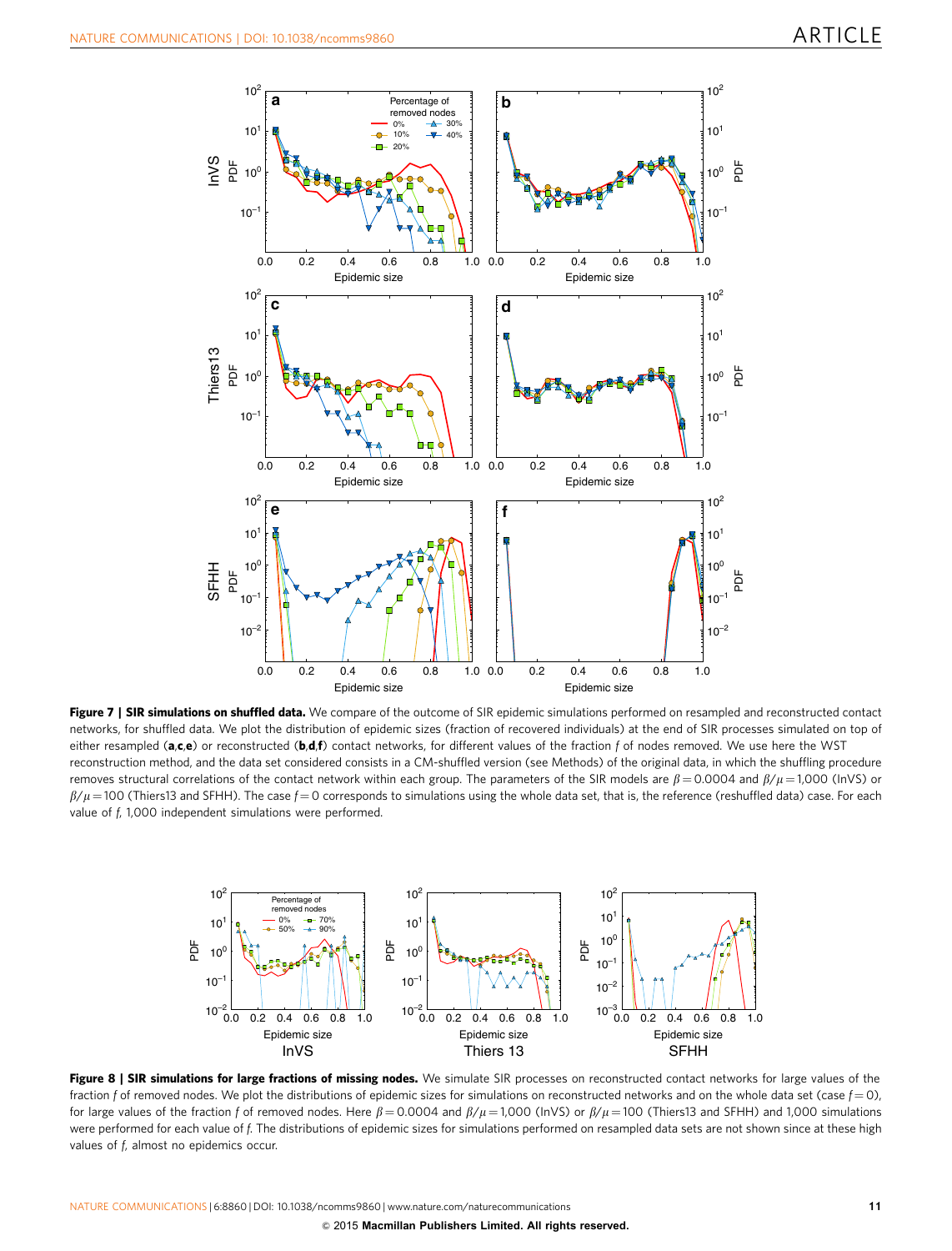<span id="page-11-0"></span>which remain in the resampled data set correspond to pairs of individuals who have had only one contact event: in such cases,  $\{\tau_{ic}\}^{\text{ext}}$  is empty and external links with more than one contact cannot be built.

Shufflings. To test the effect of correlations in the temporal network, we use four shuffling methods, based on the ones defined in [ref. 56.](#page-12-0)

Link shuffling. The contact timelines associated with each link are randomly redistributed among the links. Correlations between timelines of links adjacent to a given node are destroyed, as well as correlations between weights and topology. The structure of the network is kept, as well as the global activity timeline.

Time shuffling. From the contact data we build the lists  $\{\tau_c\}$ ,  $\{\tau_{ic}\}\$  and  $\{p\}$  of, respectively, contact durations, inter-contact durations and number of contacts per link. We also measure the list  $\{t_0\}$  of initial times between the start of the data set and the first contact between two nodes. For each link, we draw randomly a starting time  $t_0$ , a number p of contacts from  $\{p\}$ , p contact durations from  $\{\tau_c\}$  and  $p-1$  inter-contact durations from  $\{\tau_{ic}\}\$ , so that the total duration of the timeline does not exceed the total available time  $T_u$ . We then construct the contact timelines, thus destroying the temporal correlations among contacts. The structure of the network is instead kept fixed.

CM shuffling. We perform a link rewiring separately on each compartment of the contact matrix, that is, we randomly redistribute links with their contact timelines within each group, and within each pair of groups. We thus destroy the structural correlations inside each compartment of the contact matrix, while preserving the group structure of the network as given by the link density contact matrix and the contact matrix of total contact times between groups.

CM-time shuffling. We perform both a CM shuffling and a time shuffling.

### References

- 1. Barrat, A., Barthelemy, M. & Vespignani, A. Dynamical processes on complex networks (Cambridge University Press, 2008).
- Read, J. M., Edmunds, W. J., Riley, S., Lessler, J. & Cummings, D. A. T. Close encounters of the infectious kind: methods to measure social mixing behaviour. Epidemiol. Infect. 140, 2117–2130 (2012).
- 3. Edmunds, W. J., O'callaghan, C. J. & Nokes, D. J. Who mixes with whom? a method to determine the contact patterns of adults that may lead to the spread of airborne infections. Proc. Biol. Sci. 264, 949–957 (1997).
- 4. Read, J., Eames, K. & Edmunds, W. Dynamic social networks and the implications for the spread of infectious disease. J. R. Soc. Interface 5, 1001–1007 (2008).
- 5. Mossong, J. et al. Social contacts and mixing patterns relevant to the spread of infectious diseases. PLoS Med. 5, e74 (2008).
- 6. Danon, L., House, T., Read, J. & Keeling, M. Social encounter networks: collective properties and disease transmission. J. R. Soc. Interface 9, 2826–2833 (2012).
- 7. Danon, L., Read, J. M., House, T. A., Vernon, M. C. & Keeling, M. J. Social encounter networks: characterizing great britain. Proc. Biol. Sci. 280, 1765 (2013).
- 8. Smieszek, T., Burri, E. U., Scherzinger, R. & Scholz, R. W. Collecting closecontact social mixing data with contact diaries: reporting errors and biases. Epidemiol. Infect. 140, 744–752 (2012).
- 9. Smieszek, T. et al. How should social mixing be measured: comparing webbased survey and sensor-based methods. BMC Infect. Dis. 14, 136 (2014).
- 10. Hui, P. et al. in WDTN '05: Proc. 2005 ACM SIGCOMM workshop on Delaytolerant networking (ACM, New York, NY, USA, 2005).
- 11. O'Neill, E. et al. Instrumenting the city: Developing methods for observing and understanding the digital cityscape. In Ubicomp. 4206, 315–332 (2006).
- 12. Eagle, N., Pentland, A. S. & Lazer, D. Inferring friendship network structure by using mobile phone data. Proc. Natl Acad. Sci. USA 106, 15274–15278 (2009).
- 13. Vu, L., Nahrstedt, K., Retika, S. & Gupta, I. in Proceedings of the 13th ACM International Conference on Modeling, Analysis, and Simulation of Wireless and Mobile Systems, MSWIM ' 10, 257–265 (ACM, New York, NY, USA, 2010).
- 14. Salathé, M. et al. A high-resolution human contact network for infectious disease transmission. Proc. Natl Acad. Sci. USA 107, 22020–22025 (2010).
- 15. Hashemian, M., Stanley, K. & Osgood, N. in Proceedings of the 6th International workshop on Wireless Network Measurements 557–562 (Avignon, France, 2010).
- 16. Cattuto, C. et al. Dynamics of person-to-person interactions from distributed RFID sensor networks. PLoS ONE 5, e11596 (2010).
- 17. Hornbeck, T. et al. Using sensor networks to study the effect of peripatetic healthcare workers on the spread of hospital-associated infections. J. Infect. Dis. 206, 1549–1557 (2012).
- 18. Stopczynski, A. et al. Measuring large-scale social networks with high resolution. PLoS ONE 9, e95978 (2014).
- 19. Obadia, T. et al. Detailed contact data and the dissemination of staphylococcus aureus in hospitals. PLoS. Comput. Biol. 11, e1004170 (2015).
- 20. Toth, D. J. A. et al. The role of heterogeneity in contact timing and duration in network models of influenza spread in schools. J. R. Soc. Interface 12, 20150279 (2015).
- 21. Isella, L. et al. What's in a crowd? Analysis of face-to-face behavioral networks. J. Theor. Biol. 271, 166–180 (2011).
- 22. Stehlé, J. et al. Simulation of an SEIR infectious disease model on the dynamic contact network of conference attendees. BMC Med. 9, 87 (2011).
- 23. Stehlé, J. et al. High-resolution measurements of face-to-face contact patterns in a primary school. PLoS ONE 6, e23176 (2011).
- 24. Fournet, J. & Barrat, A. Contact patterns among high school students. PLoS ONE 9, e107878 (2014).
- 25. Holme, P. & Saramki, J. Temporal networks. Phys. Rep. 519, 97–125 (2012).
- 26. Lee, S., Rocha, L. E. C., Liljeros, F. & Holme, P. Exploiting temporal network structures of human interaction to effectively immunize populations. PLoS ONE 7, e36439 (2012).
- 27. Machens, A. et al. An infectious disease model on empirical networks of human contact: bridging the gap between dynamic network data and contact matrices. BMC Infect. Dis. 13, 185 (2013).
- 28. Smieszek, T. & Salathé, M. A low-cost method to assess the epidemiological importance of individuals in controlling infectious disease outbreaks. BMC Med. 11, 35 (2013).
- 29. Chowell, G. & Viboud, C. A practical method to target individuals for outbreak detection and control. BMC Med. 11, 36 (2013).
- 30. Masuda, N. & Holme, P. Predicting and controlling infectious disease epidemics using temporal networks. F1000Prime Rep. 5, 6 (2013).
- 31. Gemmetto, V., Barrat, A. & Cattuto, C. Mitigation of infectious disease at school: targeted class closure vs school closure. BMC Infect. Dis. 14, 695 (2014).
- 32. Voirin, N. et al. Combining high-resolution contact data with virological data to investigate influenza transmission in a tertiary care hospital. Infect. Control Hosp. Epidemiol. 36, 254–260 (2015).
- 33. Conlan, A. J. K. et al. Measuring social networks in british primary schools through scientific engagement. Proc. Biol. Sci. 278, 1467–1475 (2011).
- 34. Granovetter, M. Network sampling: some first steps. Am. J. Sociol. 81, 1287–1303 (1976).
- 35. Frank, O. Sampling and estimation in large social networks. Soc. Networks. 1, 91–101 (1979).
- 36. Achlioptas, D., Clauset, A., Kempe, D. & Moore, C. in Proceedings of the Thirty-seventh Annual ACM Symposium on Theory of Computing, STOC ' 05 694–703 (ACM, New York, NY,USA, 2005).
- 37. Kossinets, G. Effects of missing data in social networks. Soc. Networks 28, 247–268 (2006).
- 38. Ghani, A. C., Donnelly, C. A. & Garnett, G. P. Sampling biases and missing data in explorations of sexual partner networks for the spread of sexually transmitted diseases. Stat. Med. 17, 2079–2097 (1998).
- 39. Ghani, A. C. & Garnett, G. P. Measuring sexual partner networks for transmission of sexually transmitted diseases. J. R. Stat. Soc. Ser. A Stat. Soc. 161, 227–238 (1998).
- 40. Onnela, J.-P. & Christakis, N. A. Spreading paths in partially observed social networks. Phys. Rev. E 85, 036106 (2012).
- 41. Viger, F., Barrat, A., Dall'Asta, L., Zhang, C.-H. & Kolaczyk, E. What is the real size of a sampled network? the case of the Internet. Phys. Rev. E 75, 056111 (2007).
- 42. Bliss, C. A., Danforth, C. M. & Dodds, P. S. Estimation of global network statistics from incomplete data. PLoS ONE 9, e108471 (2014).
- 43. Zhang, Y., Kolaczyk, E. D. & Spencer, B. D. Estimating network degree distributions under sampling: an inverse problem, with applications to monitoring social media networks. Ann. Appl. Stat. 9, 166–199 (2015).
- 44. Cimini, G., Squartini, T., Gabrielli, A. & Garlaschelli, D. Systemic risk analysis in reconstructed economic and financial networks. Preprint at <http://arxiv.org/abs/1411.7613> (2014).
- 45. Bobashev, G., Morris, R. J. & Goedecke, D. M. Sampling for global epidemic models and the topology of an international airport network. PLoS ONE 3, e3154 (2008).
- 46. Génois, M. et al. Data on face-to-face contacts in an office building suggest a low-cost vaccination strategy based on community linkers. Netw. Sci. 3, 326–347 (2015).
- 47. Cohen, R., Erez, K., ben Avraham, D. & Havlin, S. Resilience of the Internet to random breakdowns. Phys. Rev. Lett. 85, 4626–4628 (2000).
- 48. Liben-Nowell, D. & Kleinberg, J. The link-prediction problem for social networks. J. Am. Soc. Inf. Sci. Technol. 58, 1019–1031 (2007).
- 49. Smieszek, T., Fiebig, L. & Scholz, R. Models of epidemics: when contact repetition and clustering should be included. Theor. Biol. Med. Model 6, 11  $(2009)$
- 50. Onnela, J.-P. et al. Structure and tie strengths in mobile communication networks. Proc. Natl Acad. Sci. USA 104, 7332–7336 (2007).
- 51. Peixoto, T. P. Entropy of stochastic blockmodel ensembles. Phys. Rev. E 85, 056122 (2012).
- 52. Karsai, M. et al. Small but slow world: How network topology and burstiness slow down spreading. Phys. Rev. E 83, 025102 (2011).
- 53. Blower, S. & Go, M.-H. The importance of including dynamic social networks when modeling epidemics of airborne infections: does increasing complexity increase accuracy? BMC Med. 9, 88 (2011).